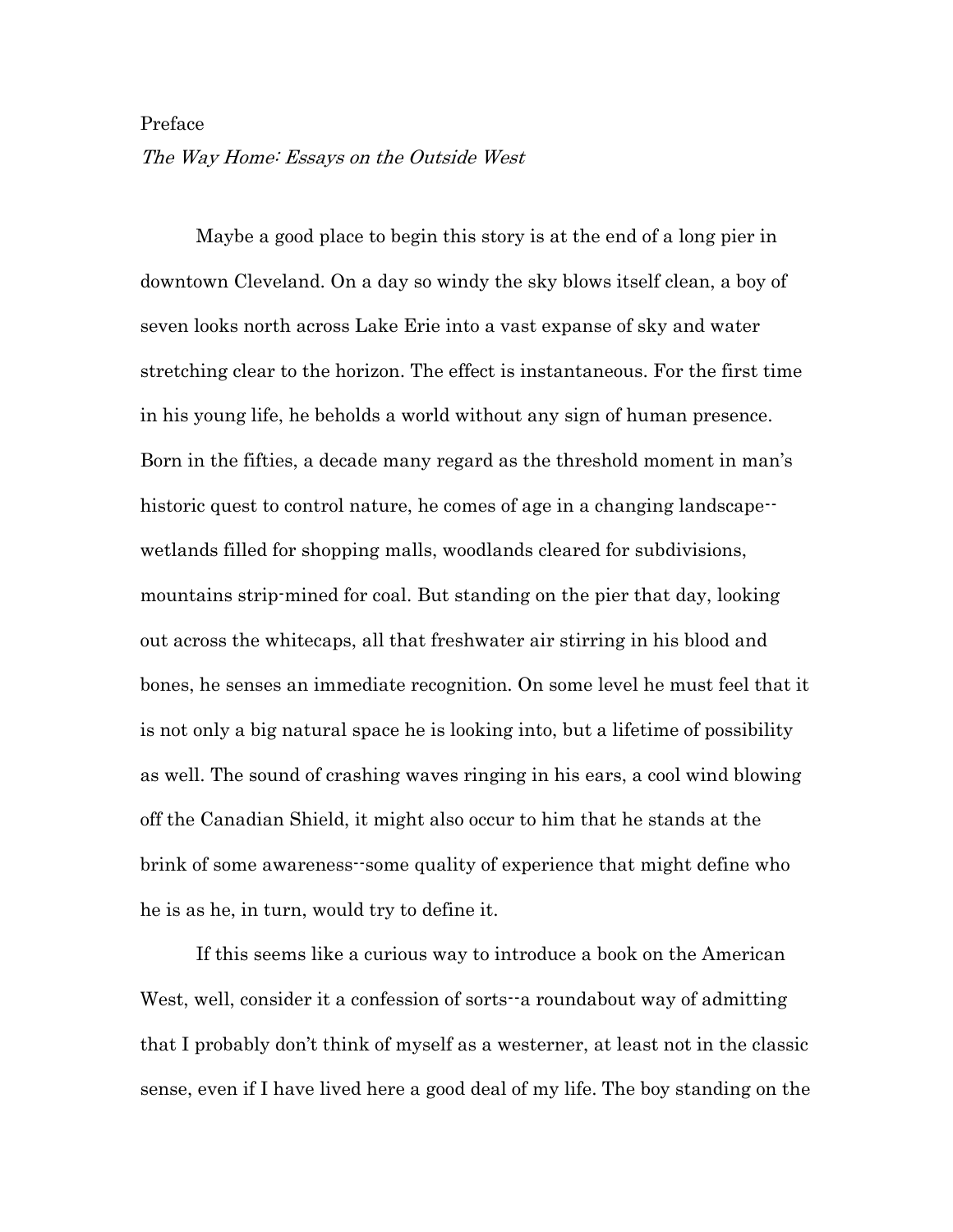pier that day was me, of course, or at least a glimpse of myself as I might have been years ago. And while I am not native to the West, I often think of this moment as my first western experience. A sense of place can be a complicated matter, defined at various times by any number of factors. My affinity for the West would come naturally, as it turns out, and it would be firmly rooted in the land. Which leads me to this next point. If the West seems at times to be as much a state of mind as a place on the map, one thing ought to be clear: western landscape remains every bit as big and strange and wonderful as the wildest imagination.

This is a story of coming into a place with the idea, ultimately, of making it a home. The essays in this book all describe some form of nature or wilderness experience in the mountain West. All involve what Aldo Leopold called "primitive arts of wilderness travel." The hiking and river running and backcountry skiing function as ritualized activity, the purpose of which is to engage the elements of nature as a way of making a connection to place and feeling at home in the world. That all sounds fine, but it begins to get tricky once you get down to the particulars of what that means exactly. And that's what these essays explore. The particulars.

When I first arrived in Colorado more than twenty years ago, I knew enough to get into the backcountry, exploring some of the more remote and beautiful places of the West just to see what was there. I didn't reflect much on what I was doing or why, though it was clear from the outset I was drawn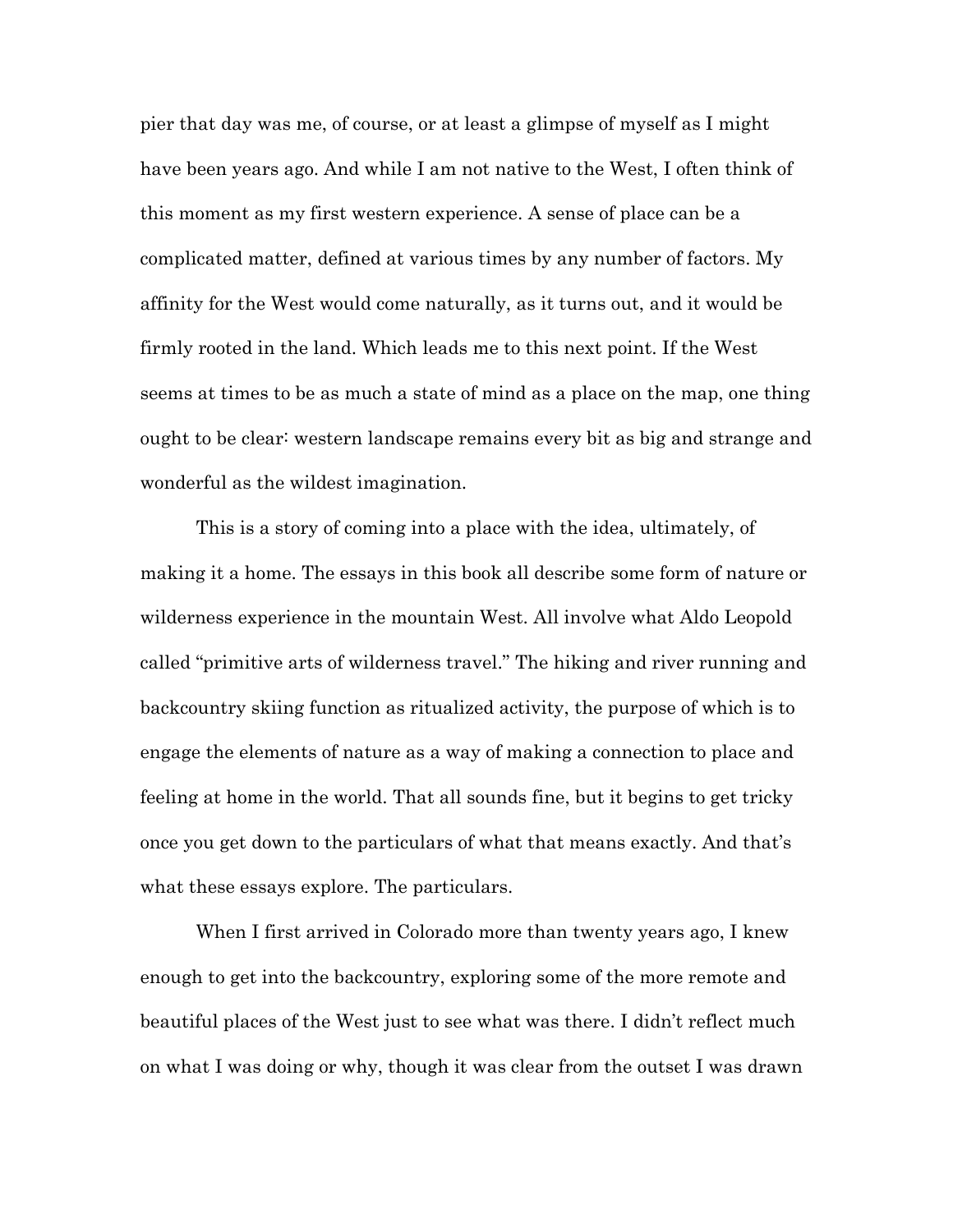to these places. The West seemed to hold a kind of promise, and nowhere was this more evident than in its wild and natural areas. Over time, my reasons for being in the backcountry began to change, having less to do with seeing new terrain and more to do with understanding where I was. I found myself returning to many of the same places, something I rarely did in the early years. I read books on natural history and human history and anything else that might deepen my appreciation of where I was. While my interest in the West had taken on a different meaning, it all seemed part of the same project of exploration and discovery.

Eventually, I came to realize that if I were to consider any connection there might be to a wider world, I had to understand not only where I was but what I was doing there. Accordingly, the "primitive arts of wilderness travel" assumed a new significance. Whereas before they might have simply provided the means to get into the backcountry, they now became important in and of themselves, for they allowed for a certain kind of experience--a way of knowing based on sensory participation with the more-than-human world. It mattered how I ran a rapid or rolled a cast or what line I took through the trees down a mountain. The better I got at these things, the more intimately I could engage the natural features of a landscape. At some point it occurred to me that these were rites of initiation, all part of a long process of coming into a country.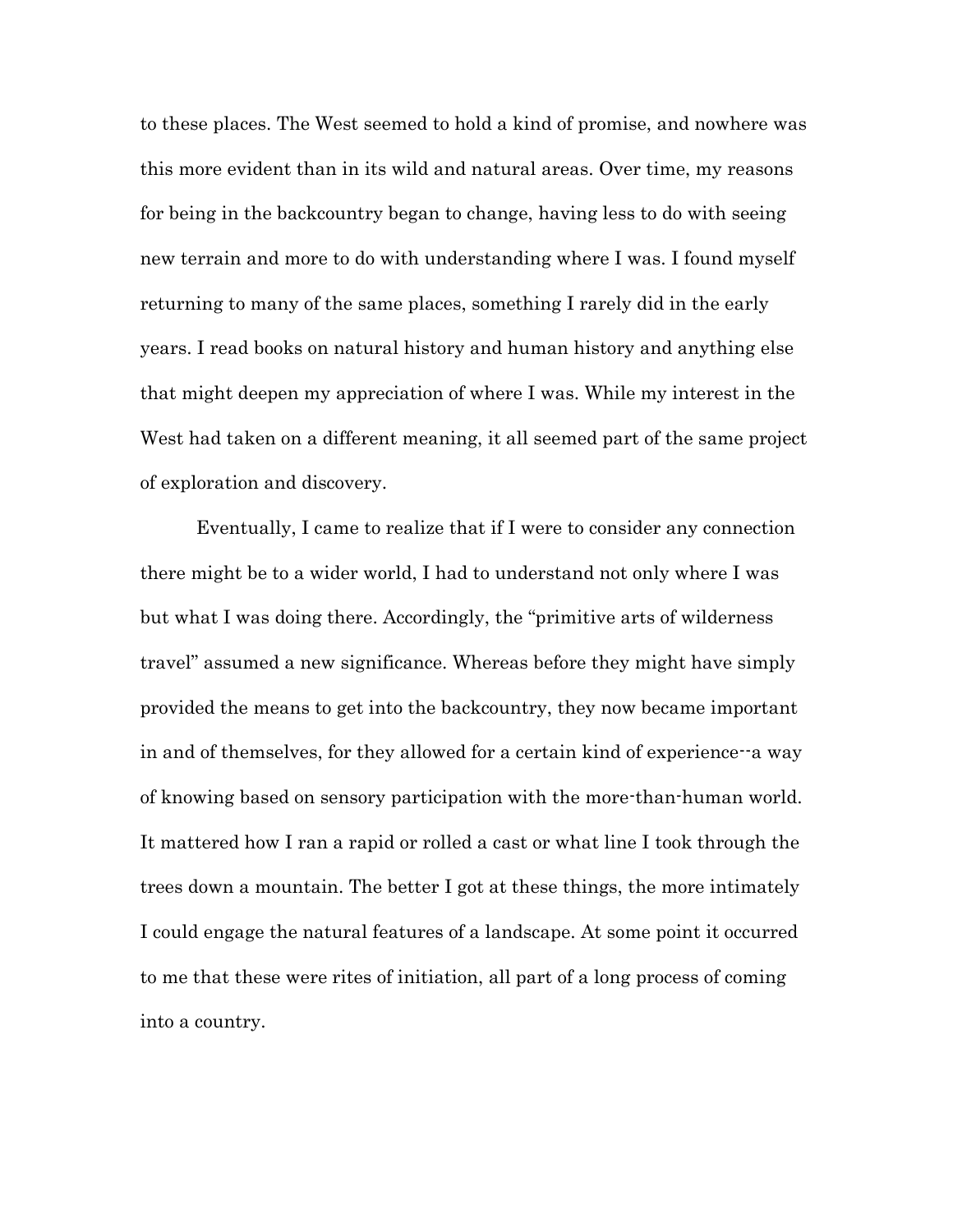It was also at this time that I began to think seriously about what it means to feel at home in the world. I had moved around a lot before coming to Colorado, living in six states in as many years and spending significant time in a few others. I was ready to settle down, feel grounded. For point of reference I thought back to my earliest memories of childhood, growing up in the hills and valleys of northeast Ohio along the glacial edge of the Allegheny Plateau. Memories of chasing fireflies on warm summer evenings. Slogging through crick muck for crawfish and tadpoles. Fishing for bluegill and catfish in neighborhood ponds, where mallards nested in cattails and painted turtles sunned themselves along the water's edge. This was the original imprint, where my sense of belonging in the natural world began. Any feeling of home I might find in the West would take root in similar fashion, that is, with an intimate connection to a local place.

And I found that place in the narrow ecotone of plains and mountains along the Front Range. From there, my sense of home would expand west to include the South Platte watershed, the Central Rockies, and eventually the canyon country of southern Utah. The horizon would move northward as well, though to less familiar terrain, to include the big wilderness areas of Idaho and Montana. Never a simple equation, my notion of home place would fall roughly in line with the Rocky Mountain chain. This was home ground, I believed, the place where I could take some measure of myself and view the wider world.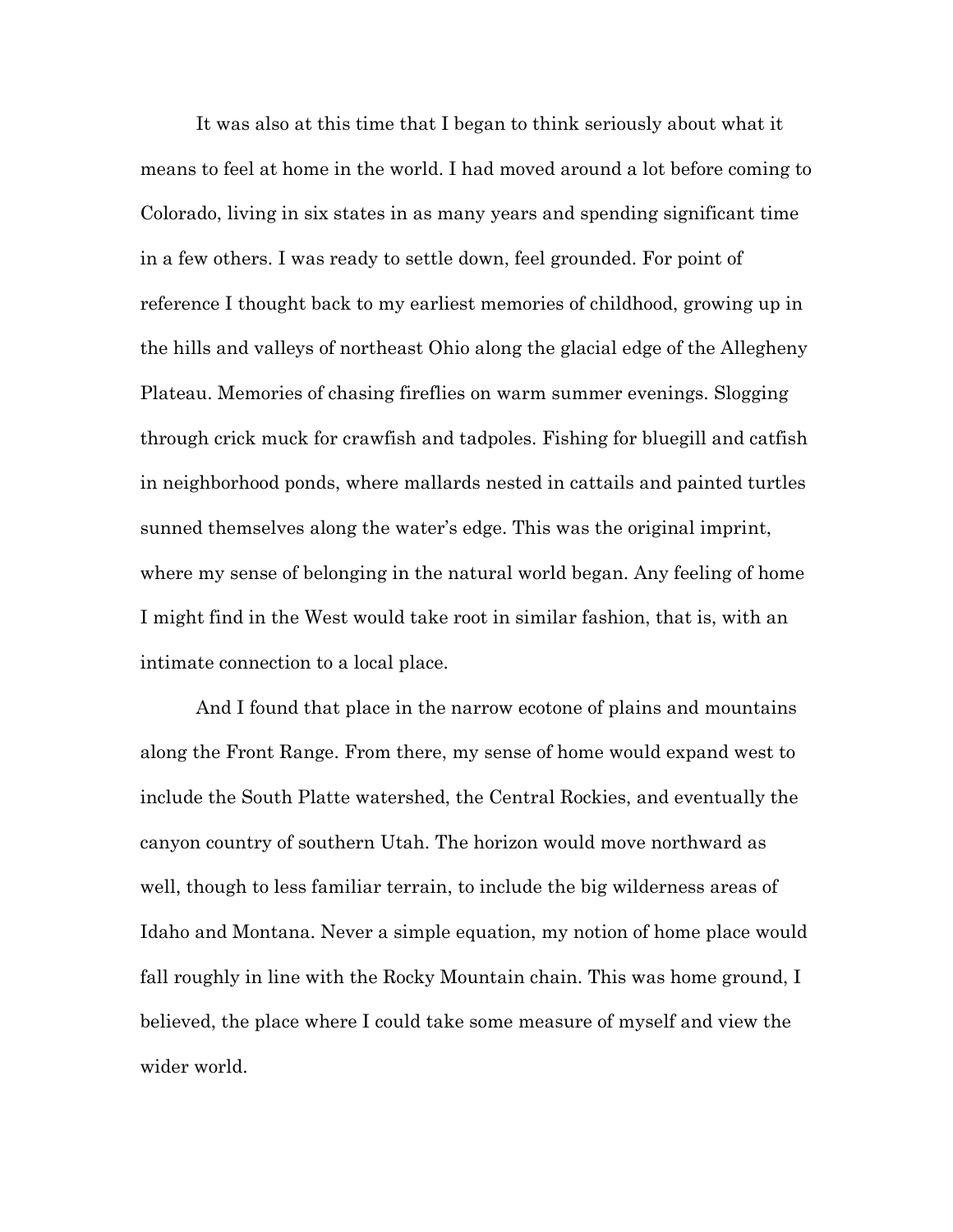If my sense of place expanded over the years, so too did my sense of time. Drifting through the canyons of western rivers, I could trace a record of earth's history etched in the rock walls. Count the various times, for instance, an ancient sea covered the area. And just as the landscape looked different eons ago, it was sure to transform itself again in the future. This much was certain. But there was another reason now to look through the lens of geologic time. The planet was changing. Mass extinction and global warming, two phenomena that seemed virtually inconceivable a half century ago, were facts of life. Man's geophysical impact on the planet had become so profound as to convince some earth scientists that we've already entered a new geologic epoch. This was not the same world that existed for the boy who stood at the end of a pier so many years before. The environmental changes I witnessed then seem modest in comparison, more like a harbinger of bigger changes to come.

What I've described here, and what the essays allude to, is a long personal journey years in the making--a journey that traces its path by qualities of lifestyle and worldview. To the extent that a good deal of any story resides in the listener, the hope is that the reader will find something familiar and worthwhile in these pages. Time in the backcountry serves a restorative or salvific purpose, for sure, but I believe it goes beyond the personal realm, just as I believe the pursuit of Leopold's primitive arts amounts to more than aesthetics. If this story begins as a personal quest, its